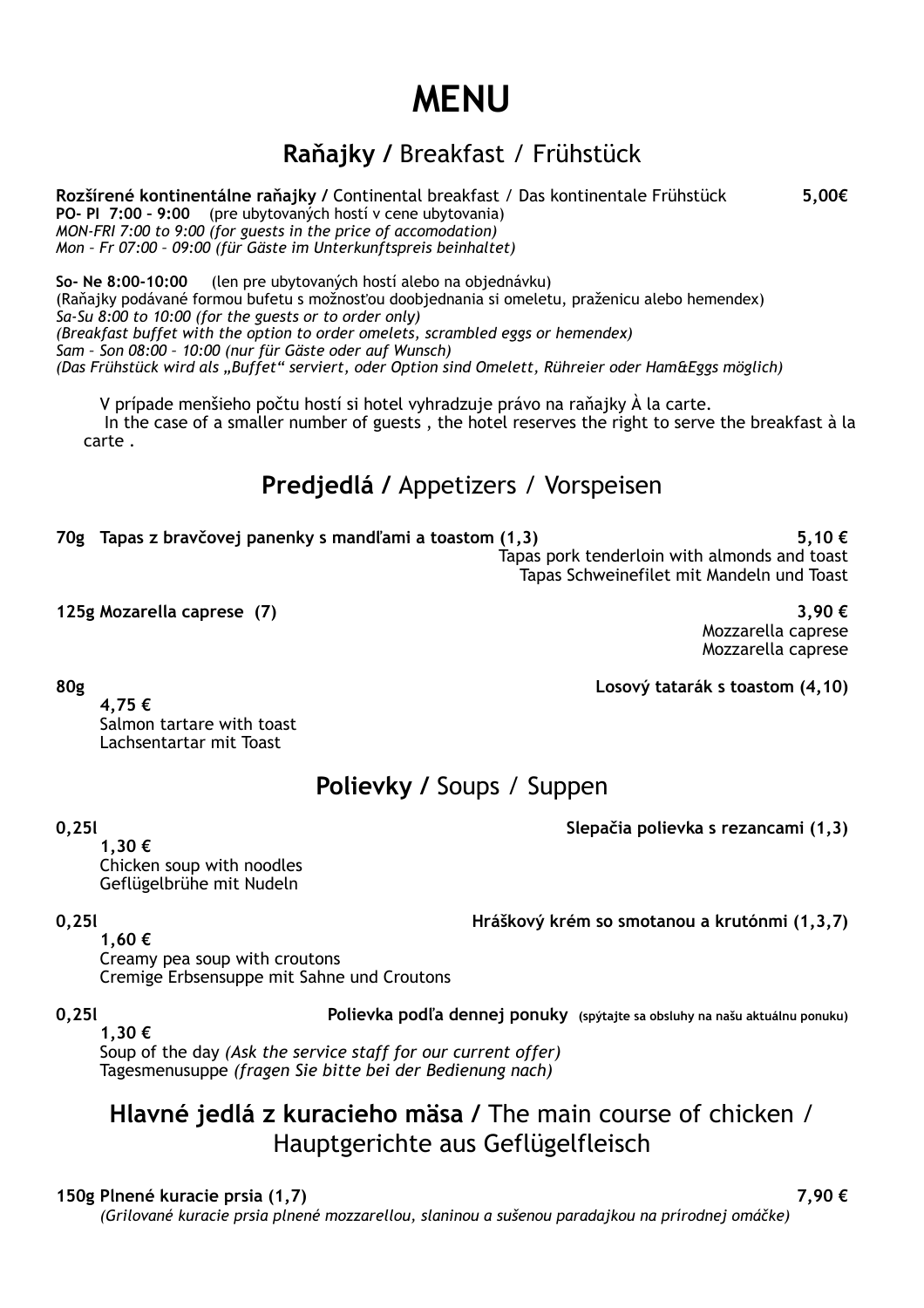| Stuffed chicken breasts                                                             |
|-------------------------------------------------------------------------------------|
| (Grilled chicken breast stuffed with mozzarella, bacon and tomato on natural sauce) |
| Gefüllte Hühnerbrust                                                                |
| (Gegrillte Hühnerbrust gefüllt mit Mozzarella, speck und tomate auf Natursols)      |
|                                                                                     |

| 150g Kurací chilli steak / Chicken chilli steak / Hähnchen Chili Steak (1) |  | 5,50€ |
|----------------------------------------------------------------------------|--|-------|
|                                                                            |  |       |

**150g Thajske kuracie rezance s arašidmi (1,5) 5,70 €** Thai chicken noodles with peanut Thailändisch Huhn Nudeln mit Erdnüssen

## **Hlavné jedlá z bravčového mäsa /** The main course of pork / Hauptgerichte aus Schweinefleisch

**150g Plnená panenka /** Pork Tenderloin / Gefülltes Schweinefilet **(7) 8,90 €** (Bravčová panenka, plnená feta syrom a šunkou, podávaná na listovom šaláte s paradajkami a pestom )  *(Pork tenderloin, stuffed with feta cheese and ham, served on lettuce with tomatoes and pesto) (Schweinefilet, gefüllt mit Tomaten und schinken, serviert auf einem Kopfsalatblatt und tomaten)*

#### **150g Steak z panenky so šampiňónmi (1) 7,90 €**

 Tenderloin steak with Champignons Tenderloin Steak mit Champignons

## **Hlavné jedlá z hovädzieho mäsa /** The main course of beef / Hauptgerichte aus Rindfleisch

**120g Stroganov** / Sauté a la Stroganov **(1,7) 9,90 €**

 *(Slížiky z hovädzej sviečkovice na slaninke a cibuľke so smotanovo - paradajkovou omáčkou s uhorkami) (Sauté of beef sirloin with bacon and onion and cream - tomato sauce with cucumbers) (Rinderfiletstreifen mit Speck und Zwiebel, auf einer Sahne – tomaten So*ẞ*e mit Gurken)*

**200g Hovädzí steak zo sviečkovice s bylinkovým maslom (7) 12,90 €** Beef sirloin steak with herb butter

Rinderlendensteak mit Kräuterbutter

### **Hlavné jedlá z rýb /** The main course of fish / Hauptgerichte aus Fisch

**200g Losos /** Salmon / Lachs (1,4,7) **9,50 €**

 *(Losos na smotanovo - kôprovej omáčke, ako prílohu doporučujeme varené zemiaky) (Salmon - cream dill sauce, as an attachment we recommend you boiled potatoes ) (Lachs, auf einer Sahne – Dill So*ẞ*e, als Beilage empfehlen wir Kartoffeln)*

## **Šaláty /** Salads / Salaten

#### **300g Kurací šalát s mozzarellou** / Chicken salad with mozzarella / Hühnerfleischsalat mit Mozzarella **(7) 6,50 €**

*(Mix listových šalátov, paradajka, uhorka, šalotka, grilované kuracie prsia, natrhané kúsky mozzarelly, oliv olej* 

*a balsamico)*

 *(Mix lettuce, tomato, cucumber, shallot, grilled chicken breast, pieces of mozzarella, olive oil and balsamic vinegar)*

 *(Salatenmix, Tomaten, Gurken, gegrillte Hühnerbrust, Mozzarella Stücke, Olivenöl und Balsamicoessig)*

#### **300g Lososový šalát** / Salmon Salad / Lachssalat **(4,10) 7,50 €**  *(Mix listových šalátov, gril. lososa, paradajky, horčicový dressing) (Mix greens , grilled Salmon, tomatoes, mustard dressing)*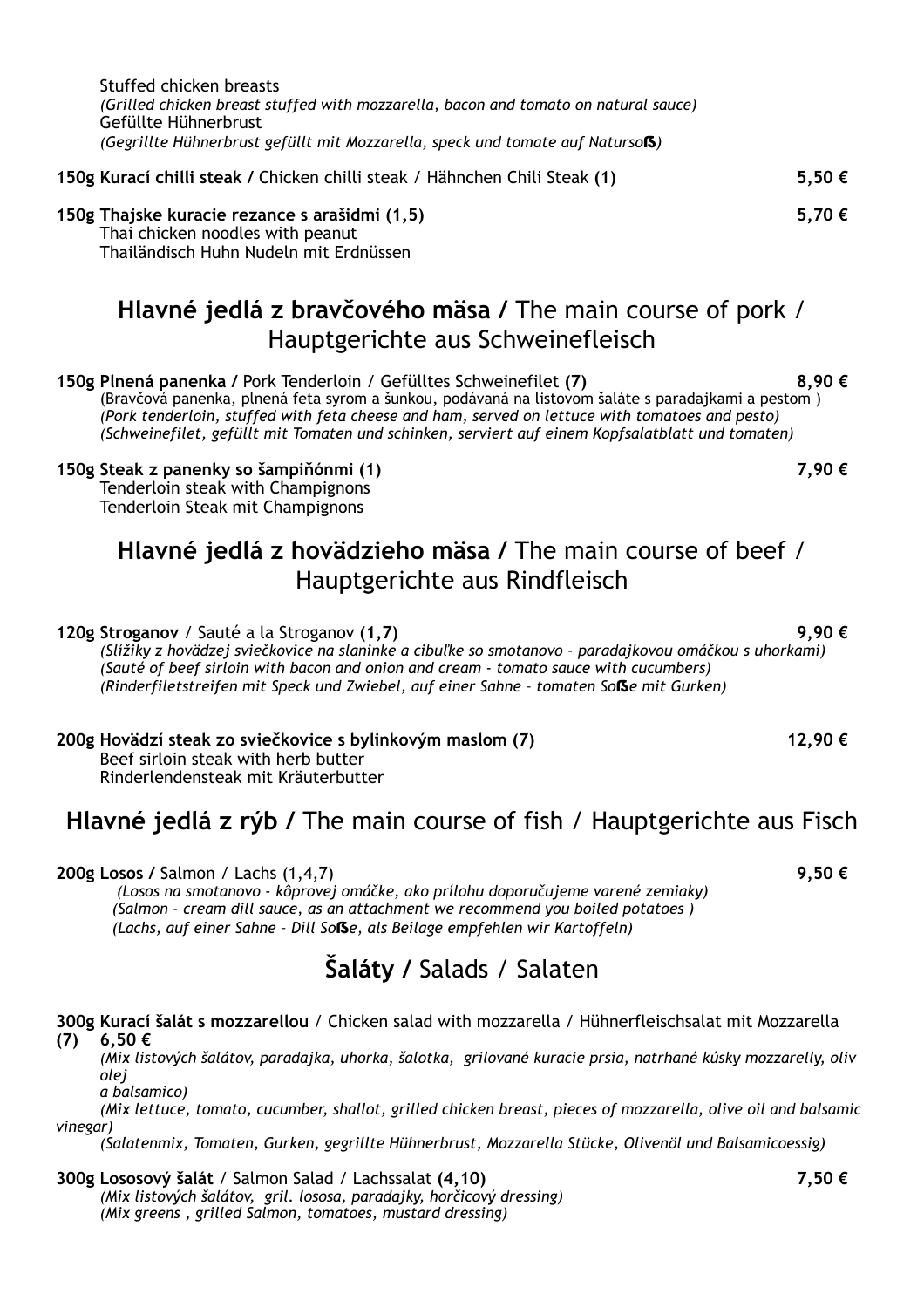#### **300g Grécky šalát /** Greek salad / Griechischer Salat **(7) 5,50 €**

### **Rizotá a Cestoviny /** Risotto and Pasta / Risotto und Pasta

**250g Hubové rizoto s kuracím mäsom** / Mushroom Risotto with chicken / Pilzrisotto mit huhn **(1,7) 6,90 €**

*(Rizoto s hríbmi na bielom víne, smotane, cibuľke a cesnaku, posypané strúhaným parmezánom a kuracími kúskami z grilu)*

*(Risotto with mushrooms in white wine, cream, onion and garlic, sprinkled with grated parmesan cheese and grilled chicken pieces)*

 *(Risotto mit Pilz, auf Weisswein, Sahne, Zwiebel und Knoblauch, gestreut mit Parmesankäse und gegrillten Hühnerfleisch Stückchen)*

#### **6,90 €**

**300g Fettuccine Napoli** / Fettuccine Napoli **(1,3,7)**

 *(So smotanovu omáčkou, kuracie prsia z grilu so slaninou, sušenou paradajkou a parmezánom) (With creamy lime sauce, grilled chicken breast with bacon, dried tomato and parmesan) (Mit Sahne – Limette So*ẞ*e, gegrillte Hühnerbrust mit schinken, Tomaten und Parmesankäse)*

## **Špeciality /** Specialties / Spezialitäten

**300g Bryndzové halušky so slaninou (1,3,7)**

 **3,90 €**

 Traditional slovak gnocchi with sheep cheese and bacon Brimsennockerln mit Speck

**150 g Tatarský biftek podávaný s hriankami (10)**

 **9,50€**

 Beef Tartare served with toasts Tartaren Beafsteak mit Toast

#### **Dezerty /** Desserts

| 150g Palacinka s džemom / Pancake with jam / Palatschinke mit Konfitüre (1,3,7)<br>(Palacinka s džemom poliata čokoládou so šľahačkou)<br>(Pancake with jam, chocolate and cream)<br>(Palatschinke mit Konfitüre, Schokolade und Sahne) |        |  |
|-----------------------------------------------------------------------------------------------------------------------------------------------------------------------------------------------------------------------------------------|--------|--|
| 150g Palacinka s ovocím / Pancake with fruit / Palatschinke mit Obst (1,3,7)<br>(Palacinka plnená ovocím, poliata čokoládou so šlahačkou)<br>(Pancake stuffed with fruit, covered with chocolate and cream)                             | 4,00 € |  |

*(Palatschinke mit Obst, Schokolade und Sahne)*

## **Prílohy /** Beilagen

| 150g Hranolky / French fries / Pommes                            | 1,60 € |
|------------------------------------------------------------------|--------|
| 200g Opekané zemiaky / Scalloped potatoes / Gebratene Kartoffeln | 1,60 € |
| 200g Varené zemiaky / Boiled potatoes / Gekochte Kartoffeln      | 1,60 € |
| 200g Sedliacke zemiaky / Bauerkartoffeln                         | 2,20€  |
| (Sedliacke zemiaky so slaninkou a petržlenovou vňaťou)           |        |
| (Bauerkartoffeln mit Speck und Petersiliekraut)                  |        |
| 150g Ryža / Rice / Reis                                          | 1,60 € |
| 200g Grilovaná zelenina / Grilled vegetables / Gegrilltes Gemüse | 3,10€  |